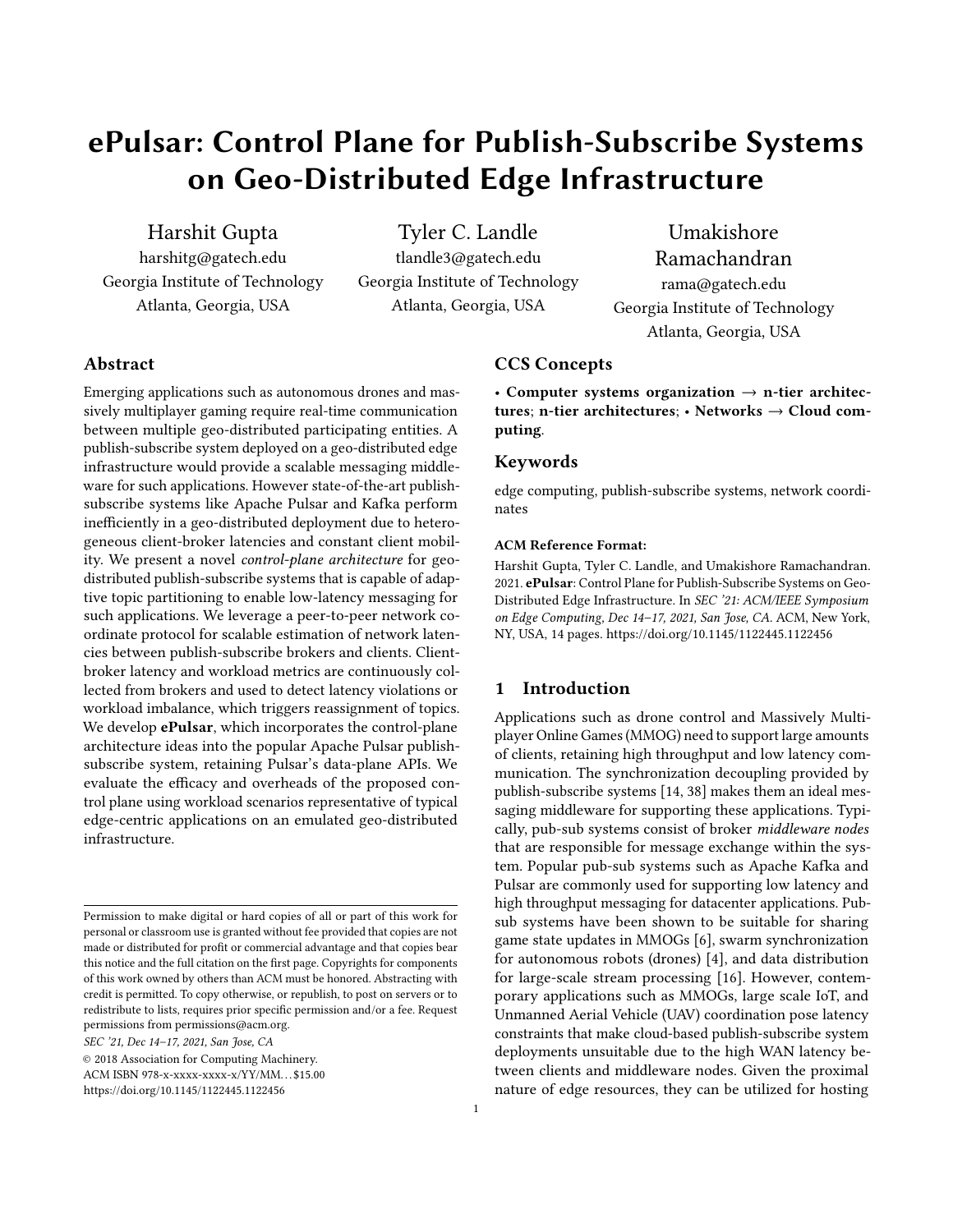pub-sub middleware close to clients and thereby provide low end-to-end pub-sub latency.

However, adapting state-of-the-art cloud-based pub-sub systems like Kafka and Pulsar to a geo-distributed edge infrastructure poses peculiar challenges. Such systems typically are topic-based and they partition topics among brokers by computing consistent-hash of topic name. Consistent hashing ensures even distribution of load among brokers - which is key to manageable end-to-end latency in datacenters where the network topology is more or less homogeneous. However, in edge infrastructure, the physical location of a client has a significant impact on client-broker network latency, and latency-agnostic consistent hashing does not account for network proximity. In addition, client mobility requires constant adaptation of topic partitioning to continuously provide low end-to-end latency. The network infrastructure itself could experience changes (e.g., increased latency between servers) which might affect end-to-end latency. Finally, due to the capacity constraints and limited statistical multiplexing at edge sites, load-aware topic partitioning is important to avoid workload hotspots and minimize end-to-end latency [22].

To address the above challenges, we design a novel edgecentric control plane architecture for pub-sub systems. The elements of this architecture include the following features, which are the primary contributions of this paper: (1) A network-proximity monitoring technique that leverages network coordinates so that workload distribution can be latencysensitive. The technique uses a decentralized network coordinates protocol [9, 23] to scalably obtain pairwise network latency estimates between system entities. (2) A latency and workload-aware adaptive topic partitioning policy that keeps the end-to-end latency under the threshold set by the application.

To put the above contributions into practice, we extend Apache Pulsar – a popular cloud-based pub-sub system – to build ePulsar, which offers the same functionality as Pulsar alongside agile and adaptive topic partitioning to provide low end-to-end latency. We evaluate ePulsar against realistic workload scenarios on an emulated geo-distributed infrastructure to show the performance improvements over off-the-shelf deployment of a cloud-based Pulsar. The comprehensive evaluation study forms the third contribution of this paper. While the control plane ideas have been incorporated into Pulsar as a proof of concept, the ideas are general and can be applied to any edge-centric pub-sub system.

The rest of the paper is structured as follows. We set the context for this work in Section 2 and enumerate the controlplane requirements of an edge-centric pub-sub system in Section 2.4. The architecture of **ePulsar** is presented in Section 3, followed by implementation details in Section 4. Section 5 presents the results of microbenchmarking ePulsar; and end-to-end evaluations of two exemplar applications with an emulated infrastructure. We conclude with a discussion of future work in Section 6.

## 2 Context

We first describe the characteristics of the geo-distributed edge infrastructure which would host both the edge-centric pub-sub system and client applications (Section 2.1). We then illustrate examples of applications that will benefit from an edge-centric pub-sub system (Section 2.2). The state-of-the art in pub-sub systems and their limitations in supporting such geo-distributed applications are discussed next (Section 2.3). The section concludes with the control-plane requirements for an edge-friendly pub-sub system (Section 2.4).

## 2.1 Assumptions about Edge Infrastructure

We consider an edge computing infrastructure that consists of multiple geo-distributed sites in each metropolitan area. These sites comprise multiple server racks and could be owned by service providers (such as AT&T and Comcast [28]), or by emerging edge solution providers (such as EdgeMicro [26] and VaporIO [21]). Since these sites are located just a few hops away from end-devices, they can be accessed with low network latency. Such sites in different cities along with cloud datacenters form a computational continuum to serve latency-critical applications to a geodistributed set of clients.

#### 2.2 Exemplar Applications

We describe two applications that would benefit from a geodistributed pub-sub system.

## 2.2.1 UAV Swarm Coordination

Operating swarms of unmanned aerial vehicles (UAVs) have applications in smart cities, surveillance, etc. A common way to operate UAV swarms is to assign one of the UAVs as the swarm leader and the others as followers [34]. The leader receives commands from a control station and translates them into actionable tasks, which are then conveyed to the followers to guide their motion. In addition, the swarm leader also receives updates of relevant objects (e.g., obstacles) from the followers and instructs the swarm members to update their trajectory. Such communication has previously been modeled using a pub-sub abstraction [4]. Ensuring low-latency communication between leaders and followers, and between leader and ground control is essential for the efficient operation of the swarm.

Swarm mobility leads to changes in the routing path of packets through cellular networks, causing increased communication delay between the drones and the pub-sub brokers [18]. Therefore, a latency-sensitive pub-sub system is necessary to ensure proper swarm control.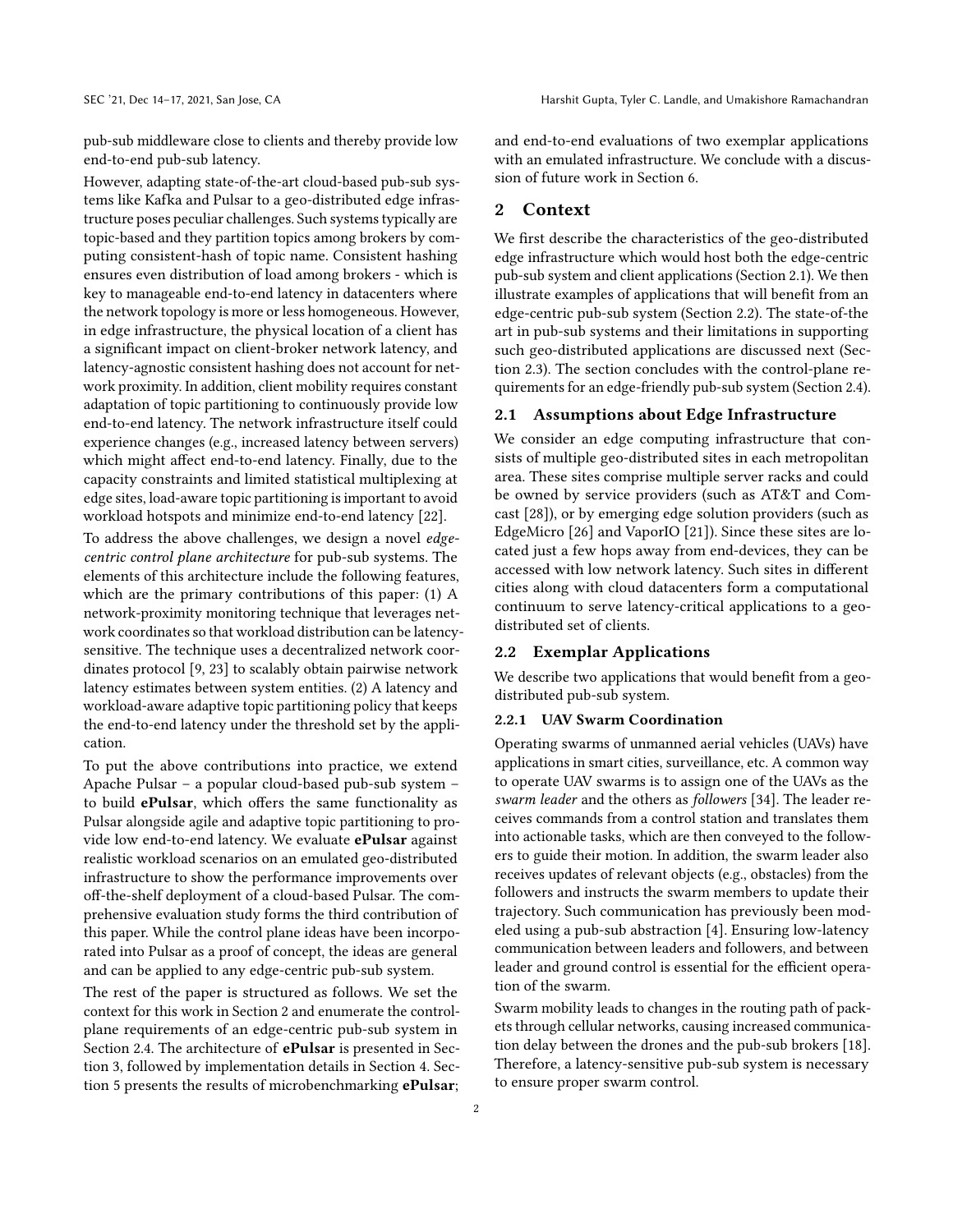ePulsar: Control Plane for Publish-Subscribe Systems on Geo-Distributed Edge Infrastructure SEC '21, Dec 14-17, 2021, San Jose, CA

#### 2.2.2 Massively Multiplayer Online Games (MMOG)

Cloud-based control of MMOG reduces users' Quality of Experience (QoE) due to the high network latency between the clients and the game server [8]. It has been shown [30] that users would experience a much better QoE (25% lower state update latency) in MMOG if cooperating game servers are hosted on edge infrastructure. Geographically distributed end-users (avatars) connect to their geographically nearby game servers. The game servers use a peer-to-peer architecture [3] with dedicated pairwise connections amongst them to maintain the game state information, and communicate game state updates to the avatars in their respective Area-of-Interest (AoI).

An edge-centric pub-sub system would offer a scalable alternative to maintaining the game state among the server instances, and the subscription of avatars to each server instance. As gameplay progresses, commensurate with their mobility pattern, avatars would unsubscribe and re-subscribe to server instances based on AoI.

# 2.3 State-Of-The-Art Pub-Sub Systems

Apache Kafka and Apache Pulsar are popular cloud-based pub-sub systems. Their simple and easy-to-use semantics coupled with scalable performance for data communication (high message throughput and low latency) make them attractive platforms for structuring cloud-based applications. However, the use cases identified earlier pose unique challenges due to the fact that the communicating entities are mobile and geo-distributed. Thus a cloud-based pub-sub system would not cater to their need for end-to-end low latency guarantees between the communicating entities. While the data plane of Apache Kafka and Apache Pulsar offer very good performance, their control plane decisions (e.g., for broker and bookie placement) assume all the communicating entities reside in the cloud with uniform communication latencies among the nodes. With mobility of clients in the aforementioned applications, it is imperative that the control plane decisions take into account network proximity of edge nodes to clients to ensure meeting end-to-end latency constraints. Further, continuous monitoring of violations of latency constraints is necessary to support such applications. There has been prior work in building edge-centric pub-sub systems, which include EMMA [31], FogMQ [1], and MutiPub [17]. However, these systems do not meet the data communication and/or the scalability needs of the aforementioned applications. EMMA does not handle message reliability guarantees or at-least-once/exactly-once semantics that are typically offered by commercial pub-sub systems. FogMQ relies on creating a clone in the proximity of each device to handle communication on behalf of that device. With a large number of participating clients, this design decision will be a huge resource burden on the already scarce edge resources making the system non-scalable. MultiPub aims to provide latency guarantees for multi-region pub-sub systems by relying on having detailed information of interregion latencies, as well as the network latency between every client-broker pair. Although this might be tractable for deployments with a handful of cloud regions, the much denser distribution of edge sites makes monitoring and maintaining such fine-grained latency information infeasible.

From an analysis of the state-of-the-art, we conclude that cloud-based pub-sub systems owing to their maturity have the best data plane and scalability attributes. However, a careful rethink of the control plane for pub-sub systems is needed to make such pub-sub systems operate adequately for supporting novel geo-distributed edge applications like the ones discussed in Section 2.2.

## 2.4 Control-Plane Requirements

We summarize the control-plane requirements for an edgefriendly pub-sub system:

- It should facilitate latency-aware topic partitioning for meeting application-specified end-to-end pub-sub latency thresholds.
- It should offer scalable inter-site latency estimation to support a large community of communicating entities.
- It should provide agile reconfiguration of topic partitioning to minimize violation of end-to-end applicationspecified latency thresholds.

The goal of this paper is to architect an agile control-plane for an edge-friendly pub-sub system which should meet the requirements mentioned above. To show the efficacy of this control plane, we implement these ideas in Apache Pulsar. However, the ideas are general and can be incorporated into any edge-centric pub-sub system.

## 3 ePulsar Architecture

Fig. 1 shows the main architectural components of ePulsar and how it extends Pulsar's control-plane to achieve the requirements posed by geo-distribution. Given that we use Apache Pulsar to evaluate the efficacy of our contributions, we begin with a description of Pulsar's control-plane design. In the subsequent subsections, we describe how the architectural elements of ePulsar are integrated into Pulsar.

# 3.1 Control-plane Design of Apache Pulsar

Pulsar supports two types of topics - persistent and nonpersistent. Messages on persistent topics are logged on durable storage of bookie nodes (instances of Apache BookKeeper) for reliability [2], while non-persistent topics are not. Pulsar groups topics into bundles – the unit of monitoring and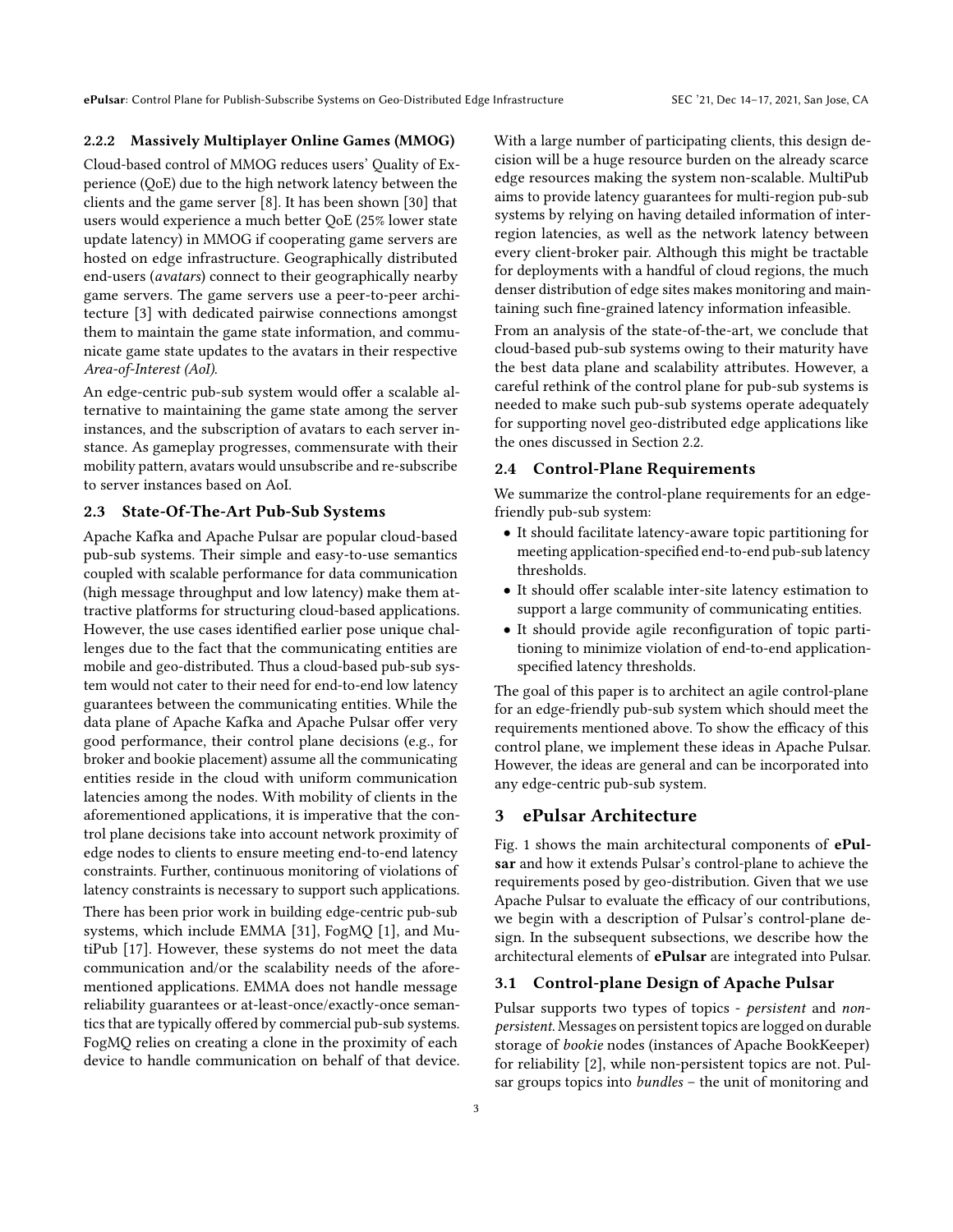topic partitioning. This design choice was made to amortize the amount of metadata needed to be tracked by the system. Topics are assigned to bundles by performing consistent hashing on the topic name. Each bundle is assigned to a unique broker through topic partitioning. Pulsar uses a ZooKeeper [20] instance to store cluster configuration data such as active brokers, bookies, bundles, and broker to bundle mapping. The ZooKeeper instance also serves as a repository for monitoring data which is periodically updated by each broker. Monitoring data comprises per-bundle traffic load and each broker's resource usage. The Load Manager module of Pulsar processes the monitoring data to determine candidate brokers for hosting a bundle, as well as to check if the current topic partitioning needs to be updated. Such a reconfiguration is needed when a broker is overloaded, in which case some bundles are migrated to another broker. Bundle migration in Pulsar is carried out by first having the current broker relinquish ownership of them followed by those bundles being lazily re-assigned to a less loaded broker determined by the same topic partitioning policy.





#### 3.2 Per-Topic Load and Latency Monitoring

One fundamental design departure from Pulsar is not bundling topics into bundles, so that we can monitor and handle broker-assignment of each topic independently. This design choice is reflected in the monitoring module at each broker. As in Pulsar, each broker hosts modules for monitoring resource usage (CPU, memory, and network bandwidth) at the broker as well as per-topic traffic characteristics (including message rate and number of clients). Additionally, we also monitor the latency attributes of the broker and clients. These monitored metrics are periodically reported to the ZooKeeper instance. We now discuss in more detail the latency monitoring module.

Decentralized Network Coordinate protocol. Scalable and accurate measurement of network latencies between clients and brokers is essential for the selection of a suitable broker and ensuring low pub-sub latency. Network coordinate (NC) systems are distributed protocols to scalably determine the network proximity between a pair of nodes

| <b>Notation</b>                          | Definition                                       |
|------------------------------------------|--------------------------------------------------|
| t.                                       | topic                                            |
| P(t)                                     | producers of topic t                             |
| C(t)                                     | consumers of topic t                             |
| $L_{th}(t)$                              | end-to-end latency constraint for topic t        |
| P[t]                                     | broker hosting topic t                           |
| NC(i)                                    | network coordinate of entity i                   |
| $\overline{NC}(I)$                       | centroid network coordinate of entities in I     |
| $d$ (nc <sub>1</sub> , nc <sub>2</sub> ) | distance between network coordinates             |
| W(t)                                     | Deviation of client NC from centroids of topic t |
| E(t)                                     | Worst-case end-to-end latency for topic t        |
| Table 1: Notations used.                 |                                                  |

in a distributed system without performing direct measurements [12]. Such systems embed nodes in a geometric space such that the network latency between any two nodes can be estimated by calculating the Euclidean distance between their positions (coordinates) in this space. Doing so avoids the network overhead of pair-wise direct measurements. We employ a popular decentralized network coordinate protocol, Vivaldi [9] with some enhancements proposed by Ledlie, et al. [23] and Lee, et al. [24]. Prior art has shown that NC protocols provide efficient, accurate, and stable latency estimates in the wild [23].

Each broker's Latency Monitoring module contains an agent of the NC protocol, which interacts with its peer agents in other brokers. NC agents are also run on client nodes and they too form a part of the peer-to-peer (P2P) network of agents along with the brokers. Through periodic communication with a finite set of peers, each agent converges on a stable network coordinate. Each client periodically queries the coordinate of its NC agent and reports it to the broker that currently hosts its topic. Each broker periodically reports the NC of its agent, along with the coordinates reported by clients of its hosted topics to the ZooKeeper instance. This combination of NCs for broker and clients is used to compute the end-to-end pub-sub latency for a given topic.

Aggregation of Per-topic Latency Data. We reduce the amount of per-topic monitoring data sent to ZooKeeper by aggregating the network coordinates of multiple clients. For each topic  $t$  that is hosted on broker  $b$ , we report the following data items through monitoring. Table 1 provides a summary of notations used.

• Producer and Consumer Centroid. The producer and consumer centroids provide an approximate location of the network location of a topic's clients. We compute the centroid producer coordinate  $\overline{NC_P}(t)$  and centroid consumer coordinate  $\overline{NC_C}(t)$  as follows.

$$
\overline{NC_P}(t) = \overline{NC}(\{i : i \in P(t)\})
$$

$$
\overline{NC_C}(t) = \overline{NC}(\{i : i \in C(t)\})
$$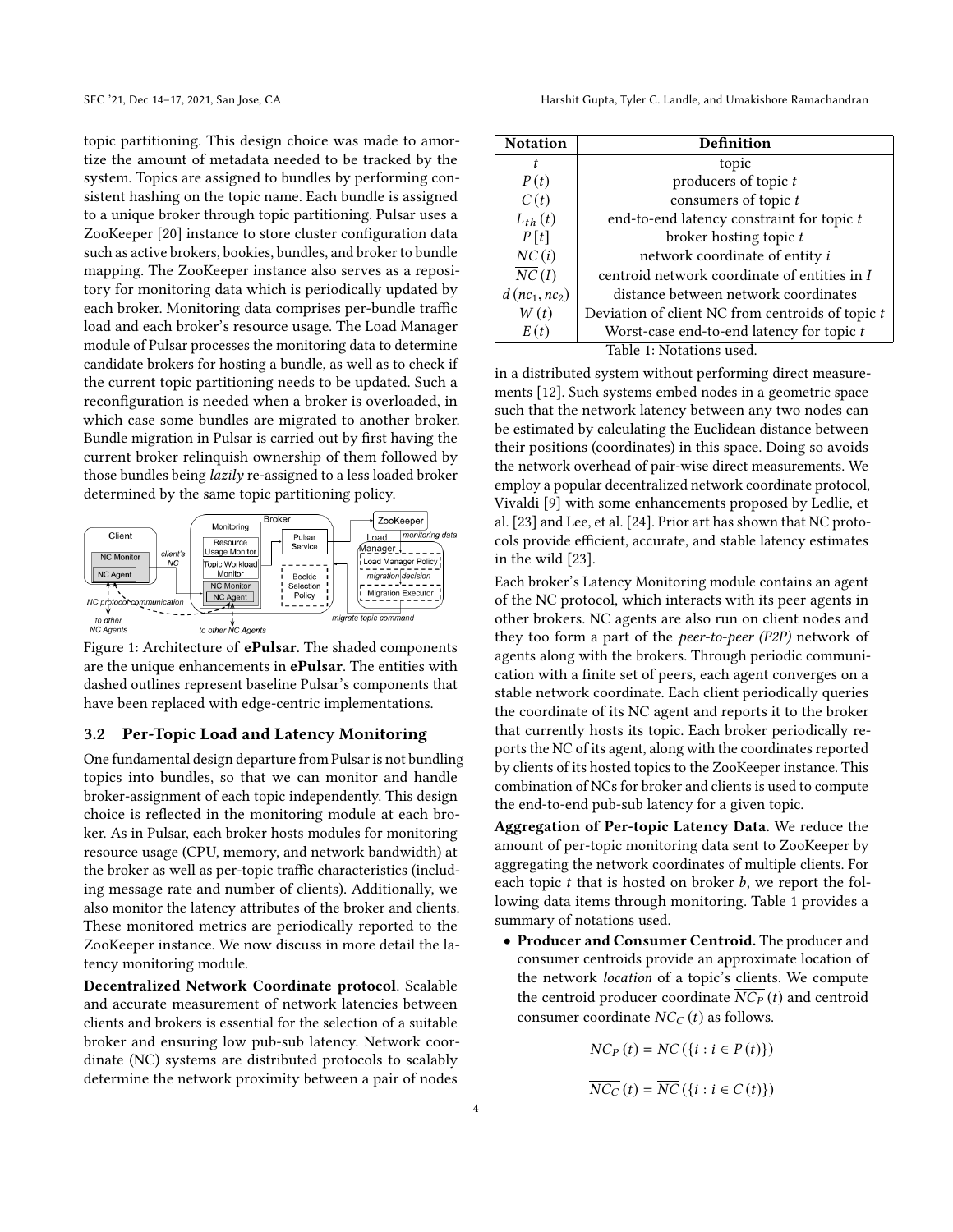• Maximum Deviation from Centroids. To cope with the loss of information with centroids, we send the maximum deviation of the clients' coordinates from their corresponding centroid. We denote this as  $W(t)$  and it is computed as shown below.

$$
\max_{p \in P(t)} d\left( NC(p), \overline{NC_P}(t) \right) + \max_{c \in C(t)} d\left( NC(c), \overline{NC_C}(t) \right)
$$

 $\bullet$  Worst-case End-to-end Latency. For each topic  $t$ , we compute the worst-case pub-sub latency across all producerconsumer pairs. We denote this as  $E(t)$  and it is computed as follows.

$$
\max_{p \in P(t)} d\left( NC(p), \overline{NC}\left(P[t]\right) \right) + \max_{c \in C(t)} d\left( NC(c), \overline{NC}\left(P[t]\right) \right)
$$

This information is used to determine whether the current broker, denoted by  $P[t]$  is meeting the topic's endto-end pub-sub latency threshold.

One key point to take note of is that the volume of per-topic monitoring data generated is independent of the number of clients using that topic. Given the high heterogeneity of broker and client network locations in a geo-distributed setting, this aggregation technique significantly reduces monitoring data traffic. By contrast, a naive approach which records the network coordinates of all clients would incur network traffic proportional to the number of clients of each topic.

#### 3.3 Latency and Load-Aware Topic Partitioning

ePulsar's topic partitioning policy uses the fine-grained per-topic latency and load monitoring data collected from brokers to meet end-to-end latency guarantees. We implement this policy by extending the Load Manager module in Pulsar, which periodically processes the latest monitoring data and determines whether the currently observed system state requires an update to the topic partitioning. An update to topic partitioning may be required for one of two reasons.

- (1) The end-to-end pub-sub latency for a topic  $E(t)$  exceeds the topic's prescribed threshold  $L_{th}(t)$ .
- (2) Workload capacity on a broker exceeds a high watermark, resulting in inflated processing latency on the broker. A broker is said to be overloaded in case the consumption of any one of the hardware resources (CPU, memory or network bandwidth) exceeds a threshold, or if one of the aggregate traffic parameters (e.g., output message rate) exceeds a threshold. Through a comprehensive profiling of Pulsar's data-plane, we have identified the most relevant traffic parameters and their respective thresholds that indicate broker overload. In this scenario, the overloaded broker's per-topic traffic load is analyzed and a subset of topics are selected for migration, such that their removal from the broker will result in reduction of load below the high watermark.

The pseudocode of this algorithm is presented in Algorithm 1. First, we iterate through each topic and determine if its worstcase end-to-end latency violates its threshold and if so we add it to the set of topics to be migrated (lines 15-17). Next, we determine the set of brokers that are overloaded (line 18). For each such broker, we extract a set of topics whose migration would result in avoiding overload (lines 19-21). We compute repartitioning for these topics and final migration commands (reconfigurations) is then executed by the Load Manager. The logic for computing repartitioning of topics is present in the PlaceTopics procedure. For each topic we first determine a ranked set of latency-feasible brokers (Section 3.4.1). Next, in the order of increasing size of the candidate set, we try to place each topic on the candidate brokers, such that the topic placement does not result in broker overload (lines 5-10).

The policy for determining overload of brokers, selecting topics for migration, and finding candidate brokers are extensible; we discuss them in detail in Section 3.4. In the event that the Load Manager detects the need for topic repartitioning, a new broker is selected for that topic, and a reconfiguration of topic ownership is carried out (Section 3.6).

#### 3.4 Topic Partitioning Policies

The latency and load-aware topic partitioning algorithm discussed above provides an extensible framework for implementing various policies. In this section we provide detail into the policies we use for each of the constituent decisionmaking steps in Algorithm 1.

## 3.4.1 Selecting Broker Based on End-to-End Latency

As a result of the fine-grained per-topic data collected by the latency monitoring discussed in Section 3.2, we propose the following policy to select a broker that keeps end-to-end latency under a specified threshold. For each broker b that is a potential candidate for hosting topic  $t$ , we compute  $W(t, b)$ , the expected worst-case end-to-end latency that broker b would be able to offer.

$$
W(t,b) = d\left(\overline{NC_P}(t), NC(b)\right) + d\left(\overline{NC_C}(t), NC(b)\right) + W(t)
$$

We then filter the set of brokers for which the approx. worstcase end-to-end latency  $W(t, b)$  is under the topic's threshold  $L_{th}$  (t). If the set of latency-feasible brokers  $B(t)$  is empty, we return the entire broker list as candidates. We rank the candidate brokers by increasing  $W(t, b)$ .

#### 3.4.2 Filtering Overloaded Brokers

We label a broker as overloaded if one of the following conditions holds true.

- (1) The utilization of broker's hardware resources, namely CPU, memory and network bandwidth exceeds a threshold of 85% (same as Pulsar).
- (2) Aggregate output message rate (messages/sec) at broker exceeds the threshold  $R_{out}^{\tilde{t}h}$ . This condition ensures that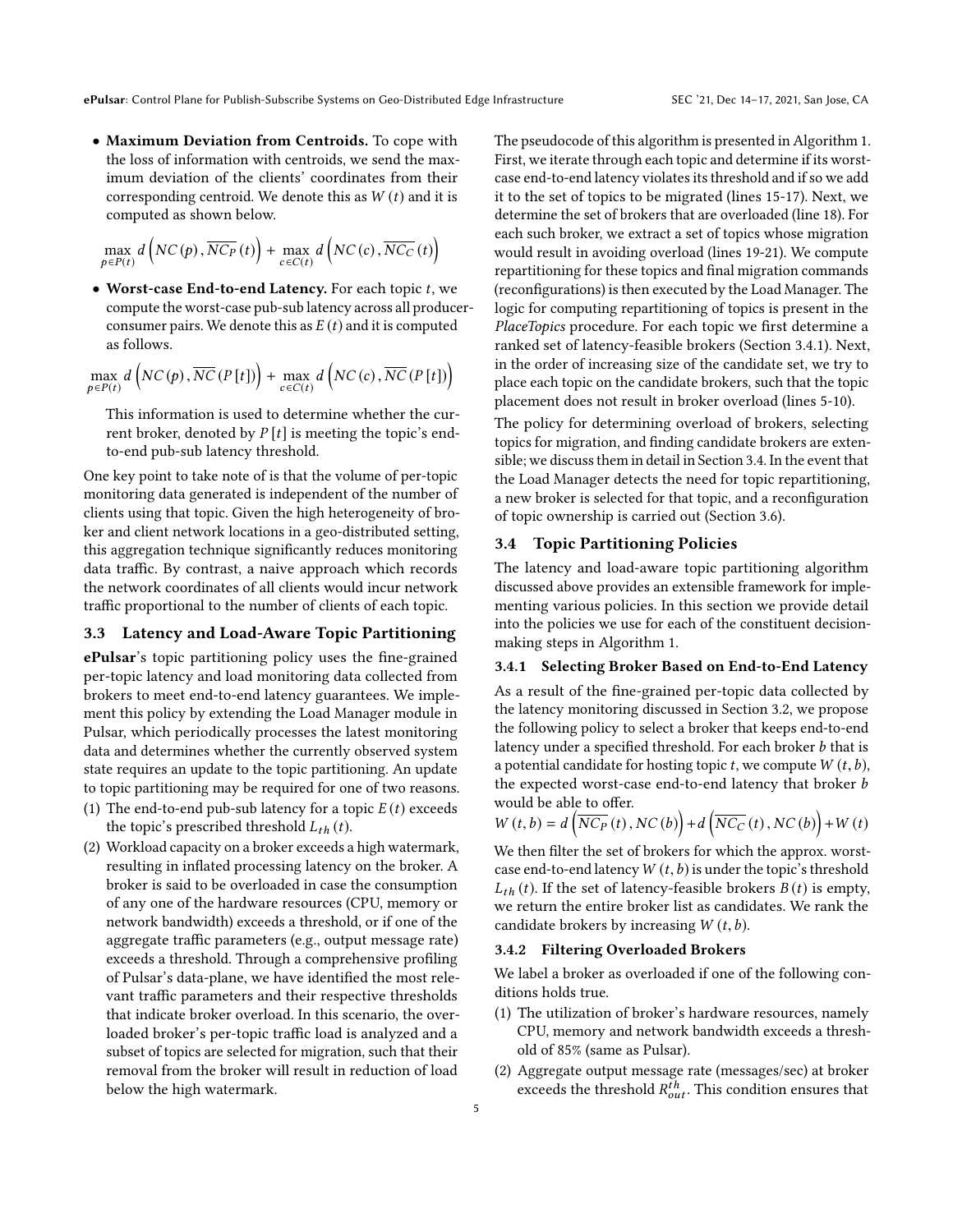**Algorithm 1** Topic Manager algorithm. Inputs are  $P_0$  (initial topic partitioning) and M (monitoring data)

1: **procedure** PLACETOPICS( $T_{migr}, P, M$ )<br>  $F \leftarrow dict()$ 2:  $F \leftarrow dict()$ <br>3: **for**  $t \in T_{\text{min}}$ 3: **for**  $t \in T_{migr}$  **do**<br>4:  $F[t] \leftarrow get$ 4:  $F[t] \leftarrow get\_feasible\_brokers\_by\_latency(t, M)$ <br>5: sort  $T_{min}$  by increasing  $|F[t]|$ 5: sort  $T_{migr}$  by increasing  $|F[t]|$ <br>6: **for**  $t \in T_{migr}$  **do** 6: **for**  $t \in T_{migr}$  **do**<br>7: **for**  $b_{cand} \in I$ 7: for  $b_{cand} \in F[t]$  do<br>8: if can host  $(b_{car})$ if can\_host ( $b_{cand}$ , t, P, M) then  $\triangleright$  no broker overload 9:  $P[t] \leftarrow b_{cand}$ <br>10: break break 11: return  $P$ <br>12: **procedure** ] 12: **procedure** PERFORMREPARTITIONING( $P_0$ ,  $M$ )<br>13:  $R \leftarrow \{\}$  > set of migration of 13:  $R \leftarrow \{\}$  > set of migration commands<br>14:  $T_{\text{miar}} \leftarrow \{\}$  > topics to migrate from curr broker 14:  $T_{migr} \leftarrow \{\}$   $\rightarrow$  topics to migrate from curr broker<br>15: **for**  $t \in P_0$ , *tonics* **do** 15: **for**  $t \in P_0$ .topics **do**<br>16: **if** latency viola 16: **if** latency\_violated (t) **then**<br>17:  $T_{\text{min}} \leftarrow T_{\text{min}} \cup \{t\}$ 17:  $T_{migr} \leftarrow T_{migr} \cup \{t\}$ <br>18:  $B_{\text{averload}} \leftarrow \text{aet overloaded}$ 18:  $B_{overload} \leftarrow get\_overloaded\_brokers(P_0, M)$ <br>19: **for**  $b \in B_{overload}$  **do**  $\triangleright$  resource-based det 19: **for**  $b \in B_{overload}$  **do**  $\triangleright$  resource-based detection<br>20:  $T_b \leftarrow get \text{ topics to migrate}(b, P_0, M)$ 20:  $T_b \leftarrow get\_topics_to_migrate (b, P_0, M)$ <br>
21:  $T_{min} \leftarrow T_{min} \cup T_b$ 21:  $T_{migr} \leftarrow T_{migr} \cup T_b$ <br>
22:  $P \leftarrow PlaceTopics (T_{migr})$ 22:  $P \leftarrow PlaceTopics(T_{migr}, P_0, M)$ <br>22:  $R \leftarrow \Omega$ 23:  $R \leftarrow \{\}$   $\triangleright$  set of repartitioning commands 24: for  $t \in P_0$ .topics do<br>25: if  $P[t] \neq P_0[t]$ 25: **if**  $P[t] \neq P_0[t]$  then<br>26:  $R \leftarrow R \cup \{(t, P_0[t]\})$ 26:  $R \leftarrow R \cup \{(t, P_0[t], P[t])\}$ <br>27: execute reconfias (R)  $execute$  recon  $figs (R)$ 

processing latency on the broker does not impact the endto-end latency. Through extensive profiling of ePulsar's data-plane (as described in Section 5.4), we determine both the metric and the threshold for checking overload.

We note that more complex policies for determining broker overload such as the one proposed by Khare, et al. [22] could also be used. However, we defer the exploration of such policies to future work.

#### 3.4.3 Topic Selection to Migrate from Brokers

For simplicity, we assume that two topics with an identical output message rate (msgs/sec) would incur identical load on a broker.  $R_{out}$  (t) represents total incoming and outgoing message rates for a topic  $t$ . To minimize the number of migrations required, we prioritize migrating topics with higher  $R_{out}$  (t). If the trigger for broker overload was high resource usage, then we determine the target aggregate message rate that topic migration should achieve to lower the resource utilization below the threshold. We keep marking topics as candidate for migration (in decreasing order of  $R_{out}(t)$ ) until

the target message rate is achieved. If the trigger for broker overload was high aggregate output message rate, then we remove topics (similar to the above description) until the total output message rate falls below the threshold  $R_{out}^{th}$ .

#### 3.5 Reducing Message Processing Latency

Broker communicating with a remote system entity in the critical path of message processing can significantly impact end-to-end latency, even though the broker has been chosen keeping network proximity in mind. Such a workflow exists in Pulsar's data-plane, wherein serving persistent topics requires the broker logging individual messages on the durable storage of one or more BookKeeper nodes (bookies) before the producer can be acknowledged. Thus latency-aware broker selection needs to be augmented with a suitable bookie selection policy for end-to-end latency satisfaction.

ePulsar selects bookie nodes that are resident on the same edge site as the broker to avoid remote communication in the critical path. For better reliability, bookie nodes from distinct racks on the same edge site (Section 2.1) are selected. We allow developers to specify the number of bookie nodes to persist a topic's messages on, and the size of the write quorum (number of bookie acks needed before acknowledging the producer). This design enables developer to choose a tradeoff between fault-tolerance and latency overhead.

### 3.6 Control-Plane Agility for Reconfigurations

One of the requirements of **ePulsar** is to be responsive when detecting and adapting to workload dynamism via topic repartitioning. ePulsar achieves this requirement by (a) better coordination between Load Manager and brokers to reduce per-topic migration time, and (b) exploiting concurrency to increase topic migration throughput. We discuss both these design choices in this section.

Enhanced Coordination. We perform topic unloading from old broker and loading on new broker together as part of the same workflow. We add coordination steps in the communication between the Load Manager and the brokers involved in a topic migration. Fig. 2 shows the steps involved in ePulsar's migration workflow. The Load Manager sends a command to the current broker to release the topic (1). The old broker releases ownership of the topic by updating ZooKeeper (2). Upon successful write to ZooKeeper, it terminates the connections to the clients of that topic, providing them the new broker's address (3), and informs the newly chosen broker to acquire ownership of this topic (4). Clients reconnect to the new broker (7) and resume operation when their connections are established. Step 3 is an expanded control action in ePulsar compared to baseline Pulsar. Specifically, notifying the clients of the new broker is not part of the workflow of baseline Pulsar. Further, step 4 does not exist at all in baseline Pulsar. Step 3 lets clients know the next broker for the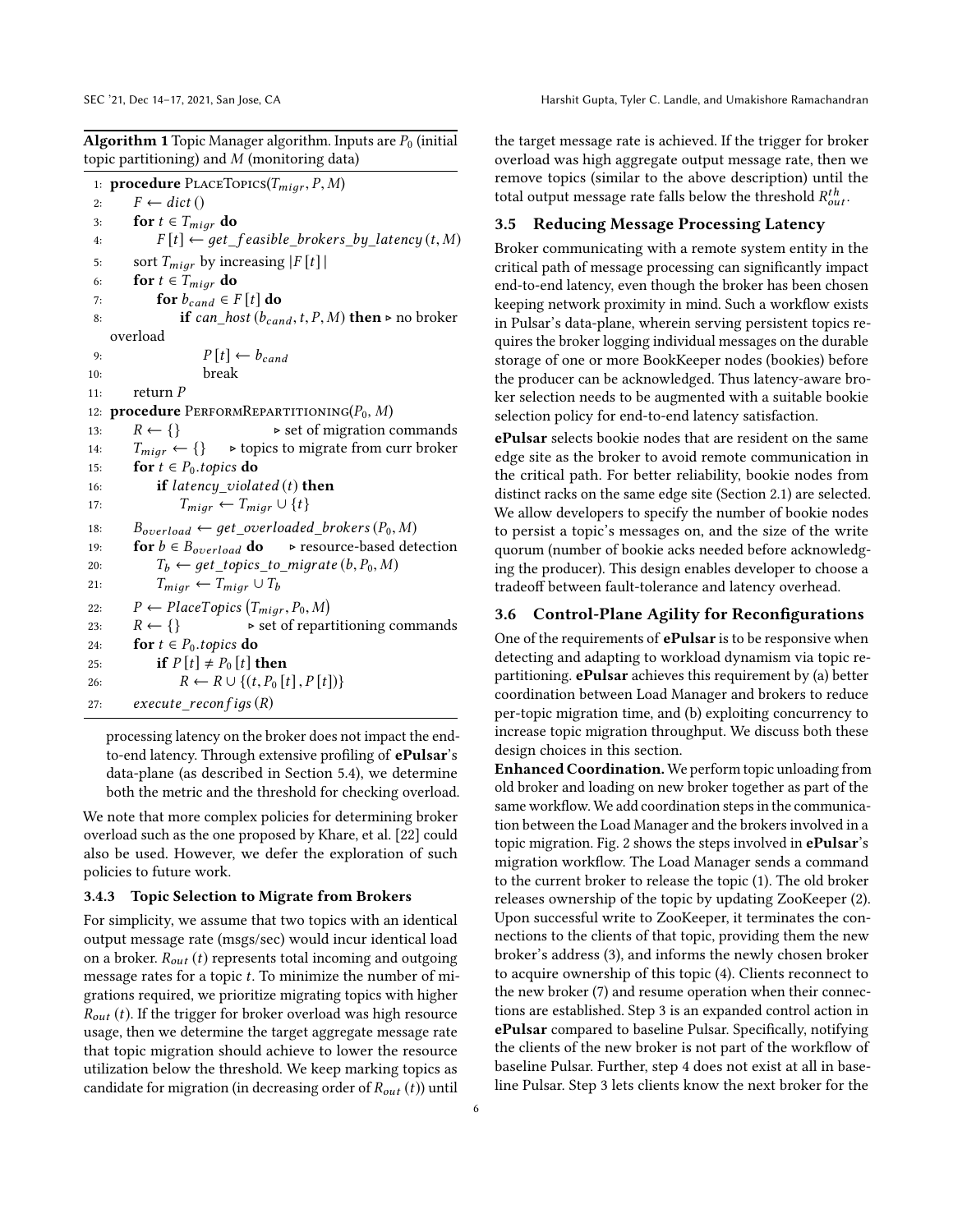topic under migration and eliminates the need for clients to perform topic lookup from the Load Manager. Step 4 allows the old broker to proactively inform the new broker to acquire ownership of the topic, which hides this latency for communication with ZooKeeper (Step 6) from the clients, thus reducing client downtimes. We define the duration between the Load Manager sending "Release Topic" command to old broker (1) and receiving the "Topic Release Complete" response (5) as the per-topic migration time. This metric represents the elapsed time incurred in the migration workflow by the Load Manager for a single topic.



Figure 2: Sequence diagram of **ePulsar**'s topic migration workflow. The time duration for which a client remains disconnected from a broker is termed as client downtime.

Concurrent Topic Migration. ePulsar's Load Manager employs a pool of threads to execute topic migration. As shown in Fig. 2, topic ownership in ZooKeeper is updated by the individual brokers themselves. This strategy allows multiple concurrent migrations to proceed, relying on ZooKeeper for ensuring consistent updates to topic ownership. Further, this strategy also allows the Load Manager to carry out concurrent migration of topics to chosen brokers using the thread pool. On the other hand, the Load Manager in the baseline Pulsar carries out topic migration sequentially.

#### 4 Implementation

We implement **ePulsar** by integrating the architectural components presented in Section 3 into the control plane of Apache Pulsar version 2.2.1. As we mentioned in Section 3.2, for fine-grained monitoring we enforce the maximum number of topics in a bundle to be equal to 1, and split any bundle immediately that is assigned more than one topic. Keeping the bundle concept in tact allows ePulsar to leverage Pulsar's bundle-oriented monitoring and load management system. We maintain per-topic latency constraints in ZooKeeper and allow application developers to specify them through a command-line utility. The periodicity of processing monitoring data in the Load Manager is 5 seconds.

Deployment Configuration of ePulsar. Broker and bookie nodes are hosted both at edge sites for serving low-latency applications as well as in a remote datacenter (i.e., cloud). The Topic Manager role is assigned to a broker through leader

election, although we restrict the role to be assigned to a cloud broker because of better reliability of cloud resources. The ZooKeeper instance is co-resident in the cloud. Clients connect to the pub-sub infrastructure through various access media, e.g., cellular (4G LTE), WiFi or wired networks.

Network Coordinate P2P System. We use Serf [19] as the network coordinate agent as described in Section 3.2. Serf agent uses a gossip protocol to discover peers in the cluster, and newly joined nodes fetch information about seed nodes from a central database. Member nodes of a Serf cluster communicate with each other as per the enhanced Vivaldi NC protocol, which has been shown to converge to stable coordinates after 60 minutes of the NC cluster being up [23].

Integrating NC P2P System with ePulsar. Each of ePulsar's entities - brokers and clients - run an instance of the Serf agent that form a P2P cluster. We designate brokers in the cloud as seed nodes of the NC cluster. ePulsar's clients can be static or mobile depending on the application use-case. Through experimentation, we have found that the Vivaldi NC protocol does not provide stable latency estimates when mobile clients are nodes in the NC P2P cluster. However, such mobile devices invariably connect to the Internet via a nearby gateway node e.g., local breakout [25] for clients running on a 4G/LTE network. We assume the presence of a lightweight network coordinate proxy (NC Proxy) running on such gateway nodes, serving as the source of network coordinate information for the mobile clients connected to that gateway node. Thus the NC of a mobile client defaults to that of the gateway node that it is currently connected to. Since all the data plane actions of a mobile client goes through its associated gateway node (which serves as the NC Proxy), the client-proxy latency is a constant factor in the end-to-end delay, and is accounted for by adding it to the *height* parameter of the proxy's  $NC<sup>1</sup>$ .

The entities in **ePulsar** running NC's Serf agents (broker, static clients, and NC proxies) are stable and have a much longer uptime (on the order of days) compared to the 60 minute convergence time of the NC cluster. The client library queries its current network coordinate (or that of its NC proxy) periodically every 5 seconds and reports it to the broker hosting its topic. Similarly, the broker queries its current network coordinate periodically every 5 seconds.

## 5 Performance Evaluations

We evaluate **ePulsar** to validate the following hypotheses.

(1) Inter-node latency estimation using ePulsar's network coordinate protocol has high accuracy and imposes low overhead on participating nodes (Section 5.3).

 $^{1}$  Height component of Vivaldi's NC accounts for constant latency faced by clients due to their access network.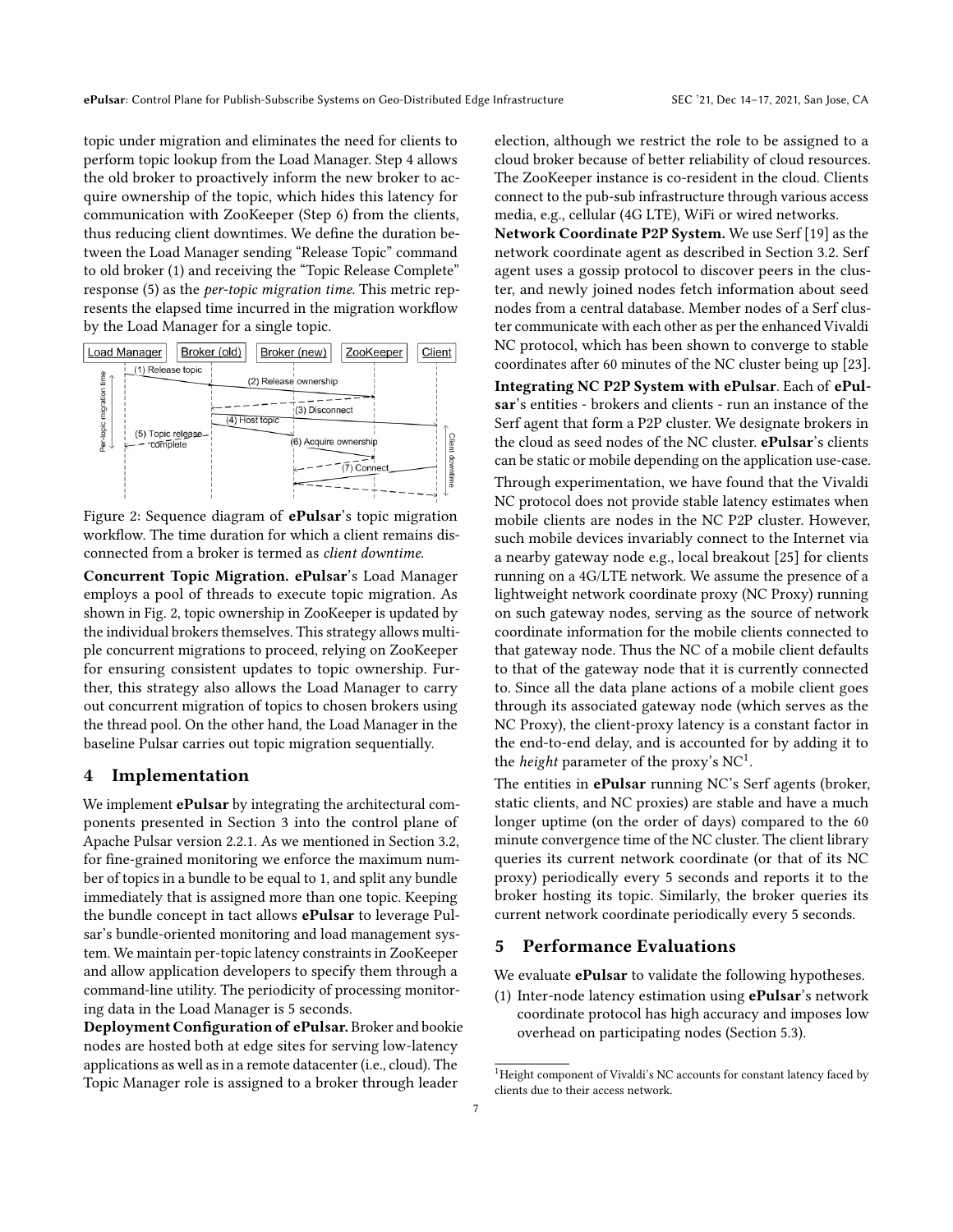- (2) Per-topic aggregation of client NCs as centroids does not result in selecting brokers that violate end-to-end (E2E) latency constraints (Section 5.5), while providing considerable savings in monitoring overhead (Section 5.6).
- (3) Agility-oriented optimizations in the control-plane result in reduction of migration overheads (client downtime and per-topic migration time) over Pulsar (Section 5.7).
- (4) ePulsar is able to meet E2E latency constraints for exemplar applications (Section 5.8).

We verify the above hypotheses using two main methods: (1) Microbenchmarks that analyze different parts of ePulsar's architecture in isolation. (2) End-to-end evaluations of multiple application scenarios consisting of realistic infrastructure topology and client workload.

## 5.1 Evaluation Scenarios

We wish to evaluate **ePulsar** under realistic infrastructure and subscription patterns. For this purpose, we consider the following evaluation scenarios from which we design microbenchmarks and end-to-end experiments.

#### 5.1.1 Unmanned Aerial Vehicle Swarms

A swarm consists of multiple drones that move together for accomplishing a given task. The swarm contains a leader drone and the rest are followers. Each swarm follows a Random Waypoint mobility model [36].

Subscription Pattern. The leader drone sends movement commands to the followers through a topic called follow\_leader. The followers communicate information extracted from onboard sensors to the leader via a topic sensor data. The E2E pub-sub latency constraint is set at 40 ms.

Infrastructure. We consider a city-wide cellular network equipped with edge resources, where UAVs use LTE as the communication medium. We assume that the city is divided into multiple Mobile Edge Computing (MEC) zones, each with a single edge site. The locations of the edge sites is determined via k-means clustering on the cell tower locations [35] of Atlanta [7]. The edge sites communicate with each other via a city-level switch, with inter-site RTT of 30 ms. Each edge site hosts a broker and an NC proxy. Each client is directly connected to the edge site corresponding to its current location based on k-means clustering. Since clients are mobile, they query NC from the respective sites they are directly connected to. The broker running the Load Manager component and the ZooKeeper instance is hosted in the cloud with a one-way latency of 40 ms to any edge site.

# 5.1.2 Massively Multiplayer Online Gaming

The MMOG scenario comprises multiple players joining a game session from multiple cities across the USA. We consider a distributed game server deployment with each city hosting a game server. Each game server serves clients in

the same city, and uses pub-sub middleware to exchange game-state updates with other servers. Client avatar interactions are modeled based on Destiny 2 [5], wherein avatars form groups (uniformly sampled) and play with/against each other. Each avatar has an exponentially distributed lifetime for being present in the current group, after which it would join another uniformly selected group.

Subscription Pattern. The subscription pattern is objectbased [6] wherein each avatar *a* is associated with a topic  $T_a$ to which the game server serving a's client pushes information about any action taken by that avatar. The game server subscribes to the topics of all avatars in its current group to receive updates about their gameplay actions. The E2E pub-sub latency threshold is set to 100ms.

Infrastructure. We assume a multi-city infrastructure in the US (similar to Google's Edge network [30]) with each city consisting of a game server and a pub-sub broker. Inter-city latencies are modeled based on the WonderNetwork dataset [32]. Latency between broker and game server in the same city is set to 5 milliseconds. The broker hosting the Load Manager component and the ZooKeeper instance is located in the city of New York, which is also a part of the topology.

#### 5.2 Evaluation Platform

The evaluation scenarios described in Section 5.1 pose the following requirements to be satisfied by the evaluation platform: (i) support a heterogeneous network topology, (ii) allow emulation of unmodified software components (Pulsar entities and clients), and (iii) emulate device mobility. To satisfy these requirements, we use the Containernet [29] evaluation platform, which has also been used by previous edge computing research [15, 33]. Containernet uses Docker containers as hosts (allowing use of unmodified software entities) in network topologies emulated using Open vSwitch. We set custom latencies on the network links using the Linux tool tc (to support heterogeneous topologies), and remove/create network links on the fly (to emulate device mobility).

The emulated infrastructure is deployed on an Ubuntu 16.04 VM with 48 CPU cores and 64 GB RAM. We use Docker's resource reservation to allocate dedicated resources to each container and minimize performance interference.

#### 5.3 Latency Estimation via Network Coordinates

Network coordinates offer a more scalable way of measuring pairwise network latencies compared to direct per-pair measurements. The intent in this subsection is to validate the first hypothesis, namely, the efficacy of the NC protocol which is used in ePulsar. For this purpose, we consider a simple yet representative topology of an NC cluster as shown in Fig. 3a. Nodes of the NC cluster are connected to a central switch. All the nodes have the same link latency to the switch (which is varied in the experiments using the Linux tc tool).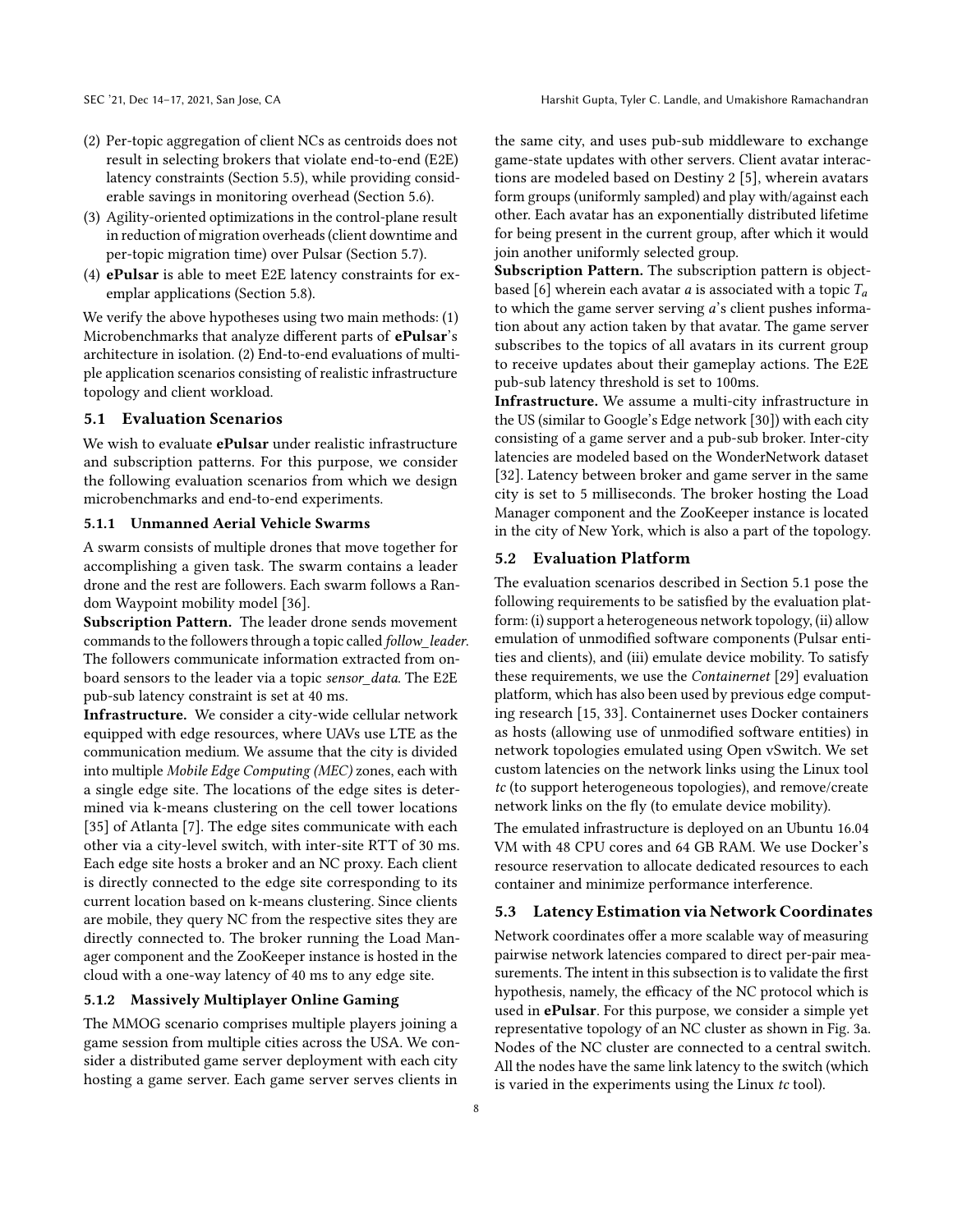ePulsar: Control Plane for Publish-Subscribe Systems on Geo-Distributed Edge Infrastructure SEC '21, Dec 14–17, 2021, San Jose, CA



(b) RTT estimation error.

Figure 3: Accuracy of the enhanced Vivaldi NC protocol using a simple topology shown in Fig. 3a. The link latency is controlled using the Linux tc tool.

Accuracy. We study the impact of two control variables on RTT estimation accuracy of NC protocol: (1) number of nodes in the NC cluster, and (2) the actual RTT setting between the nodes. Metric of interest is per-pair error in RTT estimation. Fig. 3 shows that the error remains relatively constant and low (< 3.5 ms) with increasing number of nodes. The error increases marginally with higher actual RTT but remains small (< 6 %) in relation to the actual RTT setting. There could be transient errors in latency estimation as a result of unpredictable vagaries in the WAN which are out of the control of the NC protocol. The optimizations to the Vivaldi algorithm [23, 24] safeguard the NC protocol from transient noise in RTT measurements between NC Serf agents. ePulsar's latency estimation accuracy is a function of the enhanced Vivaldi NC protocol used by the Serf [19] agent which ePulsar adopts as is. Transient errors in latency estimation manifest in ePulsar as temporarily sub-optimal broker selection that could violate E2E latency requirements of the pub-sub clients. However, due to the transient nature of these errors, the broker selection will self-correct itself.

Overhead of Running Agent. We measured the CPU and memory usage of the NC agent with two control knobs: number of participating nodes in the protocol (varied from 2-128), and the frequency of querying the agent for its coordinate (varied from every second to every 5 seconds). The CPU utilization for all the above configurations is less than one percent while memory requirement is less than 15 MB.

This set of experiments and results confirms our first hypothesis that using a decentralized network coordinate protocol to estimate network latencies between entities is accurate. At the same time, it incurs low resource overhead.

#### 5.4 Profiling ePulsar's Data-Plane

In this section we describe the methodology for determining the traffic parameters and thresholds for determining the broker overload (as mentioned in Section 3.4.2). We do so by profiling the data-plane of ePulsar against the workload generated by OpenMessaging benchmark[27]. Our evaluation setup comprises 1 broker, 1 bookie and 2 client nodes

each running on a separate virtual machine; each with 8 CPUs and 16 GB RAM. We focus on persistent topics for this evaluation, as they exert more load on the data-plane. We measure the E2E latency against a wide range of workloads by changing the following traffic parameters: number of topics, number of producers and consumers per topic, message size, and per-topic messages rate. From the collected data, we found that the aggregate output message rate (msgs/sec) on a broker is strongly correlated with p95 E2E latency, and rates higher than 1500K messages per second leads to significant deterioration of processing latency on the broker. Therefore, in the E2E evaluations, we use this threshold as a filter to determine broker overload in the broker selection policy.

## 5.5 Broker Selection Policy Assessment

Earlier (in Section 3.4.1) we proposed a topic partitioning policy for satisfying the latency constraints of topics. In this section, we evaluate the effectiveness of the policy to meet its objective for realistic infrastructure topologies and client subscription patterns. We compare the proposed policy against the following two baselines.

- AllPairs. Same as ePulsar, but instead of clients' NC centroids, AllPairs takes the NC of each individual client and computes the expected E2E latency for each producerconsumer pair. A broker is chosen only if the worst-case E2E latency falls below the threshold.
- Pulsar. As mentioned in Section 2.3, Pulsar offers welldeveloped data-plane semantics which are appropriate for the target applications for the edge. Therefore, we choose Pulsar as the other baseline. Pulsar uses consistent hashing to compute the hash for a topic name. The output space of the hash function is divided among all brokers uniformly. The topic is assigned to the broker inside whose partition the topic's hash falls.

#### 5.5.1 Methodology

For each representative application scenario mentioned in Section 5.1, we generate infrastructure topologies with varying amount of geo-distribution. For the inter-city MMOG topology we vary the number of cities, while for the UAV swarm topology we vary the number of MEC zones in the metropolitan area. For each such topology, we first emulate the infrastructure of the given topology using Containernet. After allowing the NC agents in brokers and clients to stabilize for 10 minutes, we query each agent's coordinate. The querying is done once per topology. Using the coordinates of all nodes in the topology, we can then estimate the E2E delay for any producer-consumer pair of a topic given the location of the clients and the broker hosting that topic. Based on the specific application scenario's subscription pattern, we determine the clients for each topic and place them on the nodes of the generated topology. The coordinates of the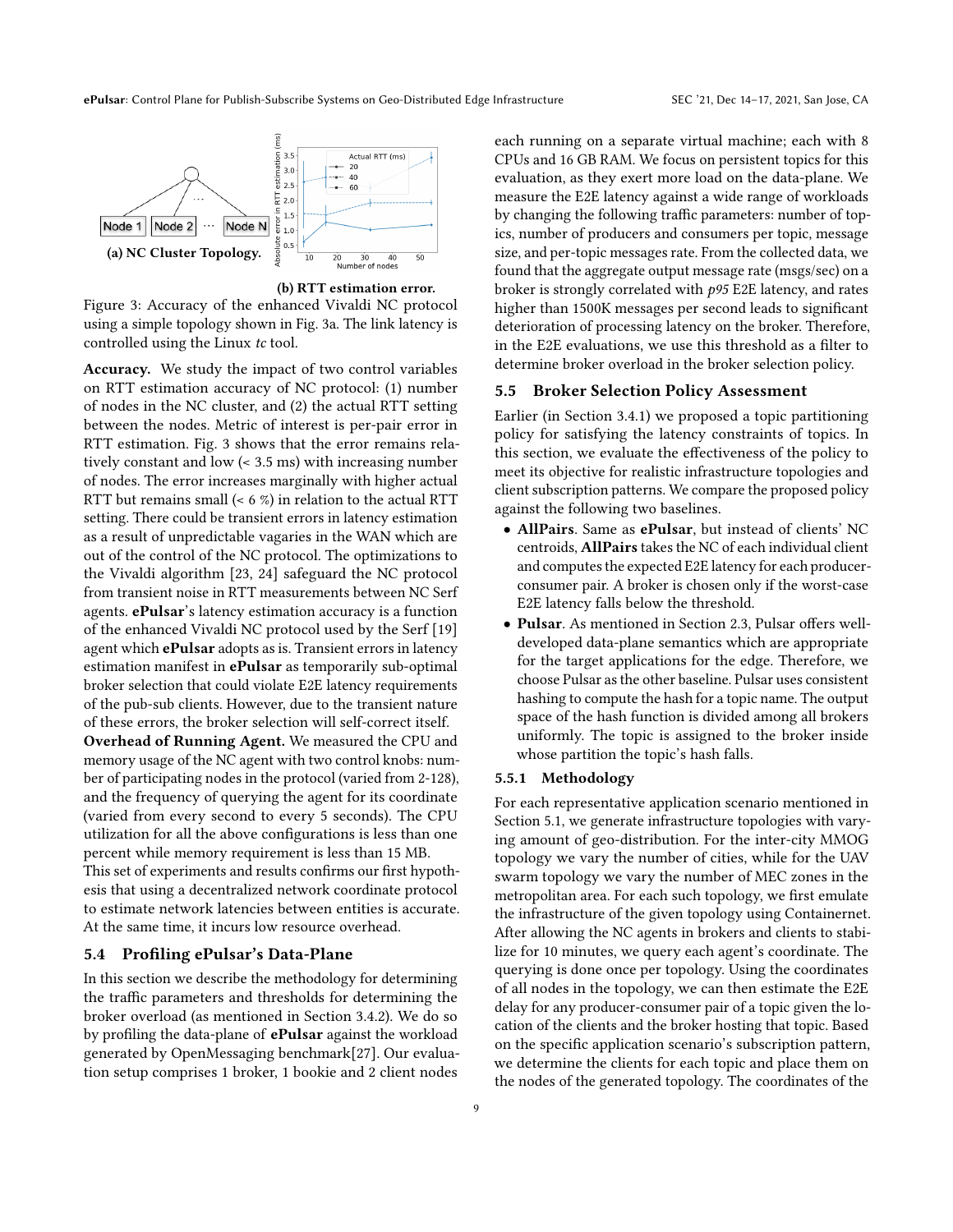producers and consumers for each topic serve as the input to the broker selection policy. We analyze the result of selection policy in terms of the E2E latency and violation ratio. Violation ratio represents the fraction of producer-consumer pairs for whom the latency threshold is violated. In the experiments, we consider 1000 different random permutations of client placement and topic subscriptions. The intent is to have a large coverage of possibilities wherein clients could be located in different geographical areas and/or could be subscribing to different sets of topics.

#### 5.5.2 MMOG Scenario

We vary the number of cities in the topology and distribute a total of 1024 MMOG clients across all cities with equal probability (following the strategy suggested in Deng, et al. [11]). We randomly assign the clients into 128 groups to simulate group formation during the session. Clients' avatars follow the subscription pattern described in Section 5.1.2.



(a) Worst-case E2E latency (b) Violation Ratio Figure 4: Analysis of broker selection policy for MMOG application scenario.

Fig. 4a shows the worst-case E2E latency over all producerconsumer pairs for all topics in the evaluation for the different broker placement policies. Pulsar's consistent hashing is consistently worse than the two latency-aware placement strategies (AllPairs and ePulsar's policy). ePulsar offers a worst-case latency similar to AllPairs. In Fig. 4b, the violation ratio for each broker selection policy is shown. Pulsar's consistent hashing causes a high number of violations due to latency-agnostic topic partitioning, whereas AllPairs and ePulsar offer similar levels of violation.

#### 5.5.3 UAV Swarm Scenario

We vary the number of MEC zones in the simulated metro area and distribute 16 UAV swarms in the city. Each swarm comprises 8 UAVs, with one of them serving as the leader. UAVs follow the subscription pattern described in Section 5.1.1. Figs. 5a and 5b show the worst-case E2E latency and violation ratio over all producer-consumer pairs. Since ePulsar performs latency-aware topic partitioning, the worst-case latency remains under the threshold, resulting in no violations even when the number of MEC zones is increased.



Figure 5: Analysis of broker selection policy for UAV swarm application scenario.

The results in this subsection, for both application scenarios, validate the first part of the second hypothesis that the loss of information by aggregating clients' network coordinates as centroids does not result in poor broker selection with respect to meeting E2E latency constraints.

#### 5.6 Monitoring Overhead Reduction

We evaluate the savings in monitoring traffic by aggregating per-topic client NCs at the serving broker before reporting them to ZooKeeper. This traffic is sent continuously through the WAN and impacts scalability of the system, hence we consider aggregate monitoring traffic rate as the metric-ofinterest. We focus our evaluation on a single broker hosting topics with multiple clients - as the behavior is independent of other brokers. We vary the number of topics hosted on the broker and the number of clients connected to each topic.



Figure 6: Monitoring traffic rate under varying number of topics and clients per topic. ePulsar's NC aggregation results in considerable savings over naive AllPairs.

Fig. 6 shows the data rate of monitoring traffic sent to ZooKeeper. An increasing number of topics results in higher data rate. The rate of increase is higher without centroid aggregation (AllPairs policy) and also with more clients per topic. ePulsar's aggregation, however, causes data rate to be independent of the number of clients - since a constant amount of data is sent to ZooKeeper per topic. These results validate the second part of the second hypothesis that aggregating clients' network coordinates as centroids results in reducing the monitoring overhead.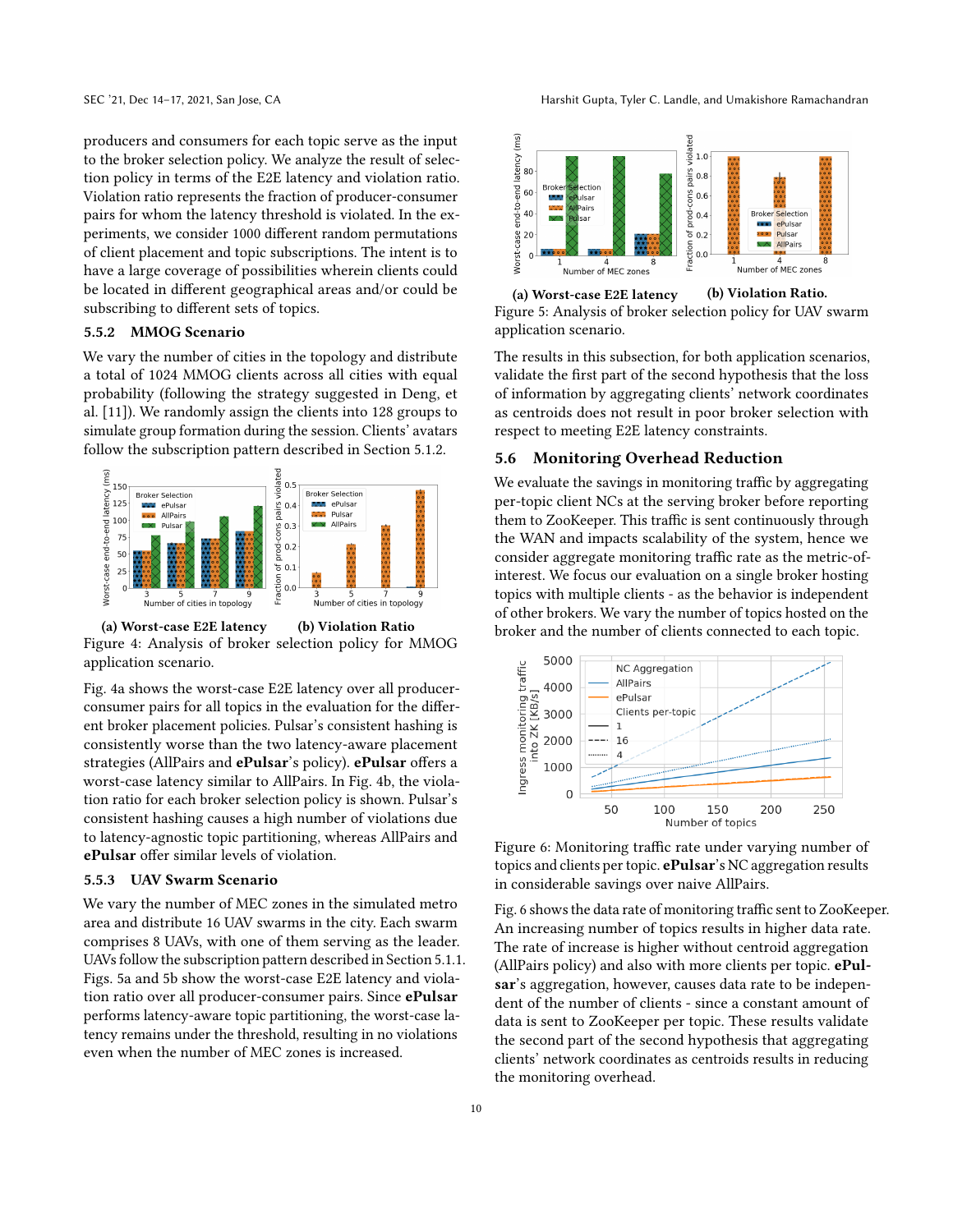ePulsar: Control Plane for Publish-Subscribe Systems on Geo-Distributed Edge Infrastructure SEC '21, Dec 14-17, 2021, San Jose, CA

## 5.7 Reduction of Migration Overhead

Here we present the improvements due to **ePulsar**'s optimizations to Pulsar's topic migration workflow. ePulsar improves agility of the control-plane by improving coordination between the Load Manager and the brokers involved in a migration. Higher concurrency for executing topic migrations is another contribution that augments the control plane agility. We choose two metrics of interest: (1) client downtime during topic migration, i.e., time between disconnection from the old broker and establishment of connection to the new broker, and (2) per-topic migration time to the new broker. We vary the number of topics that are concurrently migrated, the one-way WAN latency between brokers at the edge and the Load Manager, and the number of migration executor threads in the Load Manager. Our test setup comprises 2 brokers and multiple client containers running the client processes. For this experiment, we use a custom Load Manager implementation that periodically triggers the migration of all topics in the system from the first to the second broker and back and so on. Each topic has only 1 client so that we can focus on the worst-case client downtime.



(a) Client downtime when  $(b)$  Median per-topic migra-128 topics are simultaneously migrated using 16 migration executors. tion time (one-way WAN latency between broker and Load Manager = 40ms).

Figure 7: Comparison of topic migration overheads for baseline Pulsar and ePulsar. Note that only ePulsar benefits from multiple migration executor threads.

Fig. 7a shows that **ePulsar**'s client downtime is significantly lower than that of baseline Pulsar when 128 topics are concurrently migrated using 16 migration executor threads. The optimized migration workflow of ePulsar (Fig. 2) is the primary reason for this performance gain. Multiple rounds of communication with the remote Load Manager and ZooKeeper through the WAN is the cause for the inflation of the client downtime for the baseline. The higher the WAN latency between the broker and the Load Manager the higher the gain for ePulsar. Fig. 7b shows the per-topic migration time with varying number of topics and different settings of migration executor threads. The one-way WAN latency from the broker to the Load Manager is set at 40 ms for this experiment. ePulsar benefits from the concurrency in migration execution

to reduce the per-topic migration time, while the baseline Pulsar does topic migration sequentially (Section 3.6).

The results in this subsection validate the third hypothesis regarding the agility of **ePulsar** to reduce the completion time and client downtimes during topic migration.

#### 5.8 End-to-End Evaluations

In this section, we evaluate **ePulsar**'s ability to respect E2E latency constraints of the exemplar applications (Section 2.2), and validate the fourth hypothesis. The metric we use for the evaluation is E2E pub-sub latency  $-$  i.e., the elapsed time between a client publishing on a topic and the receipt of the published message by all the clients subscribing to that topic.

## 5.8.1 UAV Swarms Scenario

We consider the infrastructure topology described in Section 5.1.1 with 4 MEC zones and emulate using Containernet. We emulate each UAV swarm as an independent container where the mobility of all of the members of the swarm are identical. In the emulated network topology, each zone consists of a network switch to which the broker and the NC proxy connect. We create a link between the swarm's container and the switch corresponding to the swarm's current MEC zone. When a swarm moves into a new zone, the link to the previous zone's switch is removed and a link to the new zone's switch is created. We emulate 8 independent swarms, each with 8 UAVs, following the Random Waypoint mobility model in the city at a relatively high speed of 50 meters/sec<sup>2</sup>. Both leader and followers generate 200 msgs/sec each of size 1 KB [37]. We perform this experiment for 10 minutes.

We show the E2E latency of a single representative topic from each swarm in Fig.  $8^3$ . For each swarm, the E2E latency remains under the latency threshold (40 ms) for most of the experiment duration. Transient violations of latency threshold occur when a swarm moves into a different MEC zone than the one currently hosting the swarm's topics. ePulsar's monitoring module detects such violations and triggers migration of the swarm's topics to the broker at the new MEC zone, after which the E2E latency returns back under the latency threshold.

#### 5.8.2 MMOG Scenario

We emulate a realistic instance of the MMOG scenario on an infrastructure topology consisting of 5 cities in USA, as described in Section 5.1.2. Each city contains 1 broker node and multiple edge sites each running an NC proxy and a game server (the game servers are stationary clients to ePulsar). 64 MMOG mobile clients are uniformly distributed among the

 $^{2}$ We use such a high speed to trigger several mobility-driven topic migrations during the experiment.

 ${}^{3}{\rm To}$  avoid cluttering the figure, we do not show all the topics of each swarm since their behavior is identical.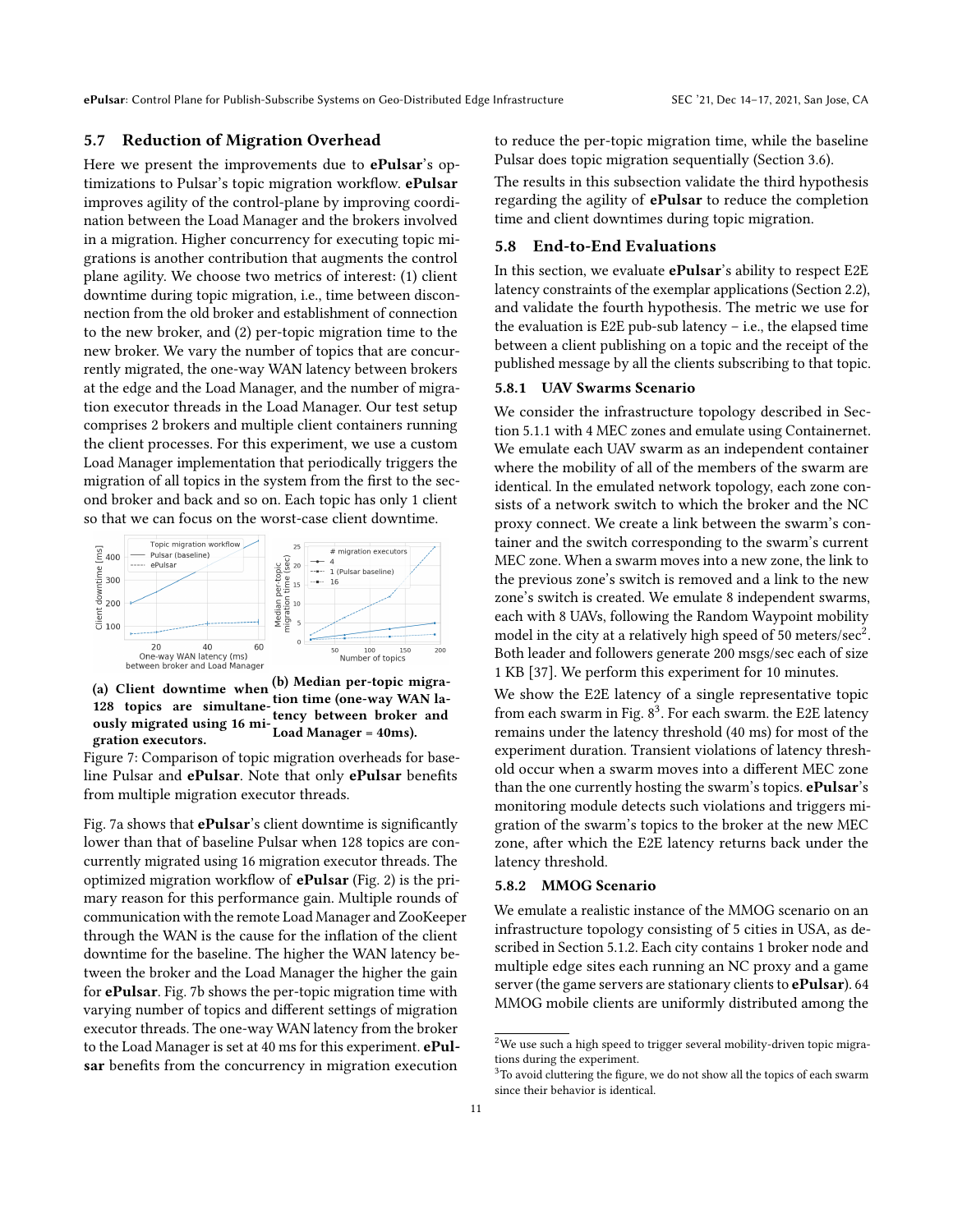

Figure 8: E2E latencies experienced by the 8 independent drone swarms for their respective representative topic over time. Latency violations (transient spikes) are observed when a swarm moves from one MEC zone to another. For a brief period, the latency remains higher than the threshold. ePulsar's topic migration brings the latency back under the threshold.



Figure 9: E2E Area-of-Interest (AoI) latencies for one representative client avatar in the MMOG scenario. Each line represents the delay experienced in receiving updates made by individual avatars that are in the representative client's AoI, and runs for as long as the avatars are in the AoI of the representative client.

cities and they form groups at random. To model dynamism, the emulated MMOG mobile clients leave their current group after a period T, and join another group at random. Each client samples T from an independent uniform distribution between 30 and 60 seconds. We set the per-avatar update message size to 998 bytes and the message rate to 300 messsages/sec [38]. We perform this experiment for 10 minutes. Fig. 9 shows the E2E Area-of-Interest (AoI) latency experienced by one particular MMOG mobile client. During its gameplay, a number of different avatars enter the AoI of the given client's avatar, and we denote the delay in receiving their action updates by an individual line. Transient spikes in E2E latency are observed when the change in subscriptions to a topic causes the migration of the topic to a better broker. ePulsar is able to consistently provide E2E latency below the threshold of 100ms even with frequent AoI changes.

## 6 Conclusion and Future Work

We presented a control-plane architecture for edge-centric pub-sub systems and integrated it into an open-source cloudcentric pub-sub system Apache Pulsar. The resulting system, ePulsar, performs latency-aware topic partitioning and supports agile reconfiguration in the event of E2E latency violation. For scalable inter-node latency estimation, ePulsar incorporates an enhanced Vivaldi network coordinates protocol. ePulsar performs continuous monitoring to detect

E2E latency violations, which triggers topic repartitioning and migration of topics to new brokers. The control flow of ePulsar is optimized to reduce client downtime and topic migration overheads. Microbenchmarks and end-to-end evaluations show the agility of **ePulsar** relative to the baseline Pulsar. While the design principles of ePulsar have been demonstrated using Pulsar, the principles are general and can be applied to any edge-centric topic-based pub-sub system. Avenues for future work include reducing the dependence on centralized components in the control-plane of ePulsar, specifically the Load Manager and the ZooKeeper, thus increasing ePulsar's scalability in a geo-distributed setting. Distributed management of topics in a pub-sub system has been explored by Dedousis, et al. [10], and similar techniques can be incorporated into ePulsar. Prior art has explored the use of Raft consensus and Serf gossip protocol to replace ZooKeeper in Kafka [13], and such ideas can be explored for adoption in ePulsar as well.

# 7 Acknowledgments

We would like to thank our shepherd, Dr. Eve Schooler, and all anonymous reviewers for their insightful feedback and suggestions, which substantially improved the content and presentation of this paper. This work was funded in part by NSF CPS-1446801, NSF CNS-1909346, and a gift from Microsoft Corp.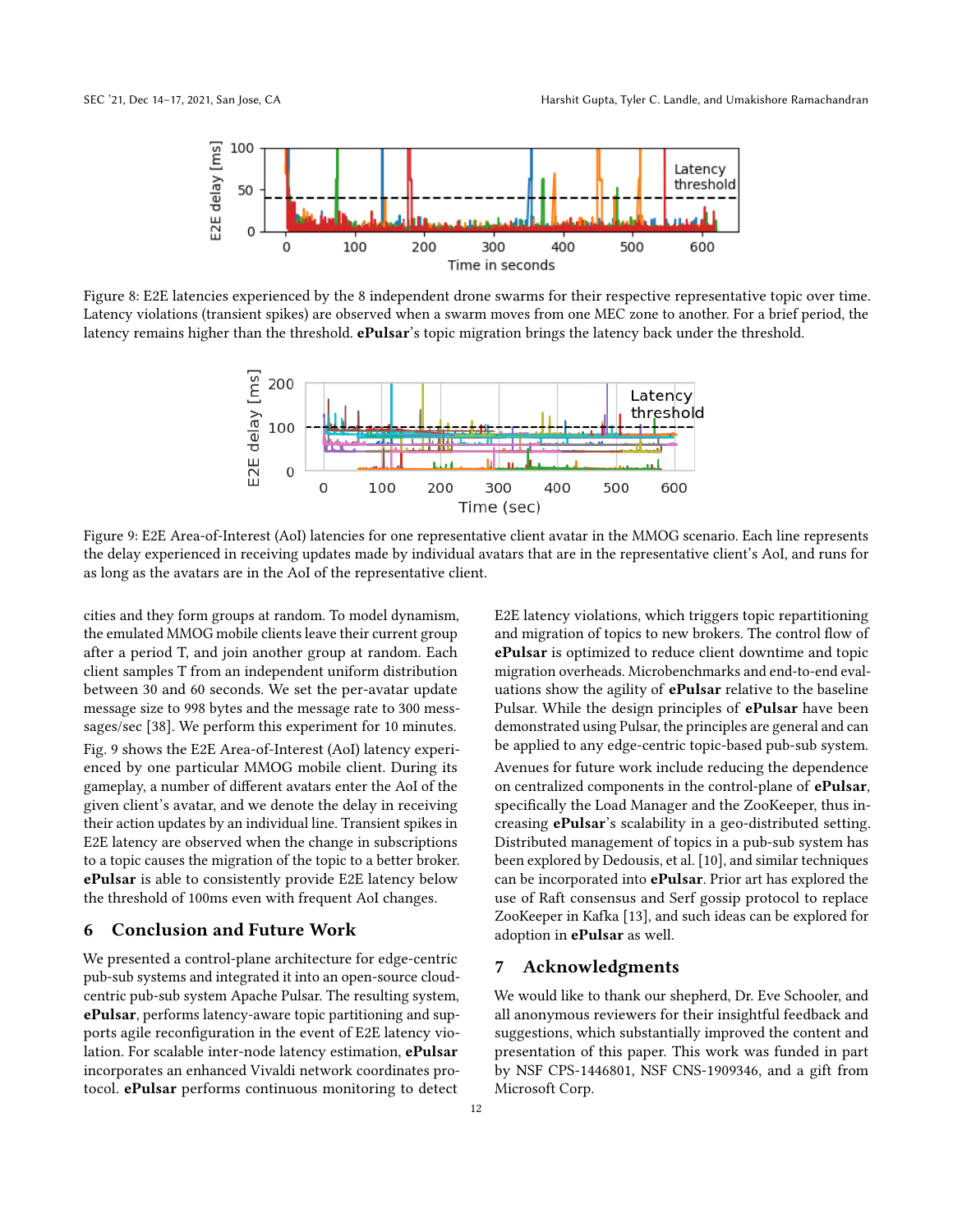ePulsar: Control Plane for Publish-Subscribe Systems on Geo-Distributed Edge Infrastructure SEC '21, Dec 14-17, 2021, San Jose, CA

## References

- [1] Sherif Abdelwahab and Bechir Hamdaoui. Fogmq: A message broker system for enabling distributed, internet-scale iot applications over heterogeneous cloud platforms. CoRR, abs/1610.00620, 2016.
- [2] Apache. Pulsar architecture overview : Apache bookkeeper. https://pulsar.apache.org/docs/en/concepts-architectureoverview/#apache-bookkeeper. Accessed: 2021-01-20.
- [3] Marios Assiotis and Velin Tzanov. A distributed architecture for mmorpg. In Proceedings of 5th ACM SIGCOMM workshop on Network and system support for games, pages 4–es, 2006.
- [4] Sabur Baidya, Zoheb Shaikh, and Marco Levorato. Flynetsim: An open source synchronized uav network simulator based on ns-3 and ardupilot. In Proceedings of the 21st ACM International Conference on Modeling, Analysis and Simulation of Wireless and Mobile Systems, pages 37–45, 2018.
- [5] Bungie. Destiny 2 new player guide. https://www.bungie.net/en/ Guide/Destiny2#entry3. Accessed: 2021-01-20.
- [6] César Cañas, Kaiwen Zhang, Bettina Kemme, Jörg Kienzle, and Hans-Arno Jacobsen. Publish/subscribe network designs for multiplayer games. In Proceedings of the 15th International Middleware Conference, Middleware '14, page 241–252, New York, NY, USA, 2014. Association for Computing Machinery.
- [7] CellMapper. Cellmapper. https://www.cellmapper.net/. Accessed: 2021-01-20.
- [8] Sharon Choy, Bernard Wong, Gwendal Simon, and Catherine Rosenberg. The brewing storm in cloud gaming: A measurement study on cloud to end-user latency. In 2012 11th Annual Workshop on Network and Systems Support for Games (NetGames), pages 1–6. IEEE, 2012.
- [9] Frank Dabek, Russ Cox, Frans Kaashoek, and Robert Morris. Vivaldi: A decentralized network coordinate system. ACM SIGCOMM Computer Communication Review, 34(4):15–26, 2004.
- [10] Dimitris Dedousis, Nikos Zacheilas, and Vana Kalogeraki. On the fly load balancing to address hot topics in topic-based pub/sub systems. In 2018 IEEE 38th International Conference on Distributed Computing Systems (ICDCS), pages 76–86. IEEE, 2018.
- [11] Y. Deng, Y. Li, R. Seet, X. Tang, and W. Cai. The server allocation problem for session-based multiplayer cloud gaming. IEEE Transactions on Multimedia, 20(5):1233–1245, 2018.
- [12] Benoit Donnet, Bamba Gueye, and Mohamed Ali Kaafar. A survey on network coordinates systems, design, and security. IEEE Communications Surveys & Tutorials, 12(4):488–503, 2010.
- [13] DZone. Why disintegration of apache zookeeper from kafka is in the pipeline. https://dzone.com/articles/why-disintegration-of-apachezookeeper-from-kafka. Accessed: 2021-01-20.
- [14] Patrick Th Eugster, Pascal A Felber, Rachid Guerraoui, and Anne-Marie Kermarrec. The many faces of publish/subscribe. ACM computing surveys (CSUR), 35(2):114–131, 2003.
- [15] Claudio Fiandrino, Alejandro Blanco Pizarro, Pablo Jiménez Mateo, Carlos Andrés Ramiro, Norbert Ludant, and Joerg Widmer. openleon: An end-to-end emulation platform from the edge data center to the mobile user. Computer Communications, 148:17–26, 2019.
- [16] J. Gascon-Samson, F. Garcia, B. Kemme, and J. Kienzle. Dynamoth: A scalable pub/sub middleware for latency-constrained applications in the cloud. In 2015 IEEE 35th International Conference on Distributed Computing Systems, pages 486–496, June 2015.
- [17] J. Gascon-Samson, J. Kienzle, and B. Kemme. Multipub: Latency and cost-aware global-scale cloud publish/subscribe. In 2017 IEEE 37th International Conference on Distributed Computing Systems (ICDCS), pages 2075–2082, 2017.
- [18] Xinjie Guan, Xili Wan, Feng Ye, and Baek-Young Choi. Handover minimized service region partition for mobile edge computing in wireless

metropolitan area networks. In 2018 IEEE International Smart Cities Conference (ISC2), pages 1–6. IEEE, 2018.

- [19] HashiCorp. Serf : Network coordinates. https://www.serf.io/docs/ internals/coordinates.html. Accessed: 2021-01-18.
- [20] Patrick Hunt, Mahadev Konar, Flavio Paiva Junqueira, and Benjamin Reed. Zookeeper: Wait-free coordination for internet-scale systems. In USENIX annual technical conference, volume 8, 2010.
- [21] Vapor IO. Kinetic edge, edge colocation and interconnection vapor io. https://www.vapor.io/. Accessed: 2021-01-21.
- [22] Shweta Khare, Hongyang Sun, Kaiwen Zhang, Julien Gascon-Samson, Aniruddha Gokhale, Xenofon Koutsoukos, and Hamzah Abdelaziz. Scalable edge computing for low latency data dissemination in topicbased publish/subscribe. In 2018 IEEE/ACM Symposium on Edge Computing (SEC), pages 214–227. IEEE, 2018.
- [23] Jonathan Ledlie, Paul Gardner, and Margo Seltzer. Network coordinates in the wild. In Proceedings of the 4th USENIX Conference on Networked Systems Design & Implementation, NSDI'07, page 22, USA, 2007. USENIX Association.
- [24] Sanghwan Lee, Zhi-Li Zhang, Sambit Sahu, and Debanjan Saha. On suitability of euclidean embedding for host-based network coordinate systems. IEEE/ACM Transactions on Networking, 18(1):27–40, 2009.
- [25] Seung-Que Lee and Jin-up Kim. Local breakout of mobile access network traffic by mobile edge computing. In 2016 International Conference on Information and Communication Technology Convergence (ICTC), pages 741–743. IEEE, 2016.
- [26] EDGE MICRO. Edgemicro, a single source for edge colocation worldwide. https://www.edgemicro.com/. Accessed: 2021-01-21.
- [27] OpenMessaging. Apache pulsar benchmarks. http://openmessaging. cloud/docs/benchmarks/pulsar/. Accessed: 2021-01-20.
- [28] Larry Peterson, Ali Al-Shabibi, Tom Anshutz, Scott Baker, Andy Bavier, Saurav Das, Jonathan Hart, Guru Palukar, and William Snow. Central office re-architected as a data center. IEEE Communications Magazine, 54(10):96–101, 2016.
- [29] Manuel Peuster. Containernet. https://containernet.github.io/. Accessed: 2021-01-21.
- [30] Jared N Plumb and Ryan Stutsman. Exploiting google's edge network for massively multiplayer online games. In 2018 IEEE 2nd International Conference on Fog and Edge Computing (ICFEC), pages 1–8. IEEE, 2018.
- [31] Thomas Rausch, Stefan Nastic, and Schahram Dustdar. Emma: Distributed qos-aware mqtt middleware for edge computing applications. In 2018 IEEE International Conference on Cloud Engineering (IC2E), pages 191–197. IEEE, 2018.
- [32] Paul Reinheimer. https://wondernetwork.com/. Accessed: 2021-01-21.
- [33] Christian Esteve Rothenberg, Danny A Lachos Perez, Nathan F Saraiva de Sousa, Raphael V Rosa, Raza Ul Mustafa, Md Tariqul Islam, and Pedro Henrique Gomes. Intent-based control loop for dash video service assurance using ml-based edge qoe estimation. In 2020 6th IEEE Conference on Network Softwarization (NetSoft), pages 353–355. IEEE, 2020.
- [34] Anam Tahir, Jari Böling, Mohammad-Hashem Haghbayan, Hannu T Toivonen, and Juha Plosila. Swarms of unmanned aerial vehicles—a survey. Journal of Industrial Information Integration, 16:100106, 2019.
- [35] Shangguang Wang, Yali Zhao, Jinlinag Xu, Jie Yuan, and Ching-Hsien Hsu. Edge server placement in mobile edge computing. Journal of Parallel and Distributed Computing, 127:160–168, 2019.
- [36] Wikipedia. Random waypoint model. https://en.wikipedia.org/wiki/ Random\_waypoint\_model/. Accessed: 2021-01-15.
- [37] Guang Yang, Xingqin Lin, Yan Li, Hang Cui, Min Xu, Dan Wu, Henrik Rydén, and Sakib Bin Redhwan. A telecom perspective on the internet of drones: From lte-advanced to 5g. arXiv preprint arXiv:1803.11048, 2018.